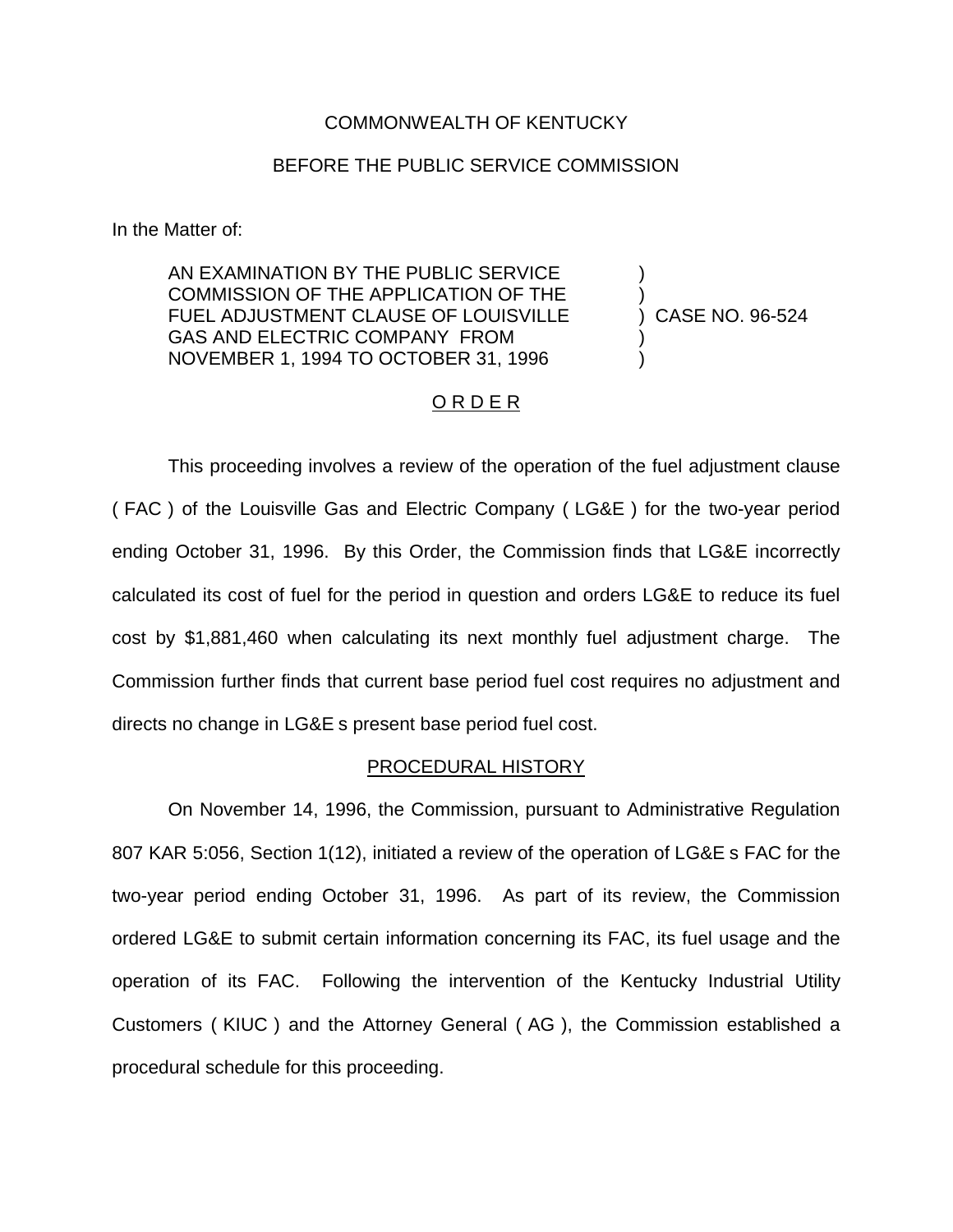After discovery and the filing of written testimony, the Commission conducted a public hearing on April 16, 1997. Testifying before the Commission were: Randall Walker, LG&E s Manager of Rates and Regulatory Affairs; Robert E. Lyon, LG&E s Director of Resource and Electric System Planning; Gregory K. Winter, LG&E s Director of Corporate Accounting; William G. Gilbert, LG&E s Fuels Administration Manager; Rick T. Melloan, LG&E s Director of Central Engineering and Construction Management; Alan S. Taylor, Senior Consultant, Hagler Bailly Consulting, Inc.; and, David Brown Kinloch. After the filing of briefs, this case was submitted for decision on May 28, 1997.

#### **DISCUSSION**

### Background

An FAC is a means for [an electric] utility to recover from its customers its current fuel expense through an automatic rate adjustment without the necessity for a full regulatory rate proceeding. This rate may increase or decrease from one billing cycle to the next depending on whether the utility s cost of fuel increased or decreased in the same period. The rate provides for a straight pass-through of fuel costs, with no allowance for a profit to the utility. Kentucky Power Company, Case No. 6877 (Ky. P.S.C. Dec. 15, 1977) at 2.

Administrative Regulation 807 KAR 5:056 permits electric utilities to establish FACs to adjust their rates to reflect changing fuel prices. It requires that an FAC provide for periodic adjustment per KWH [kilowatt hour] of sales equal to the difference between the fuel costs per KWH sale in the base period and in the current period. 807

-2-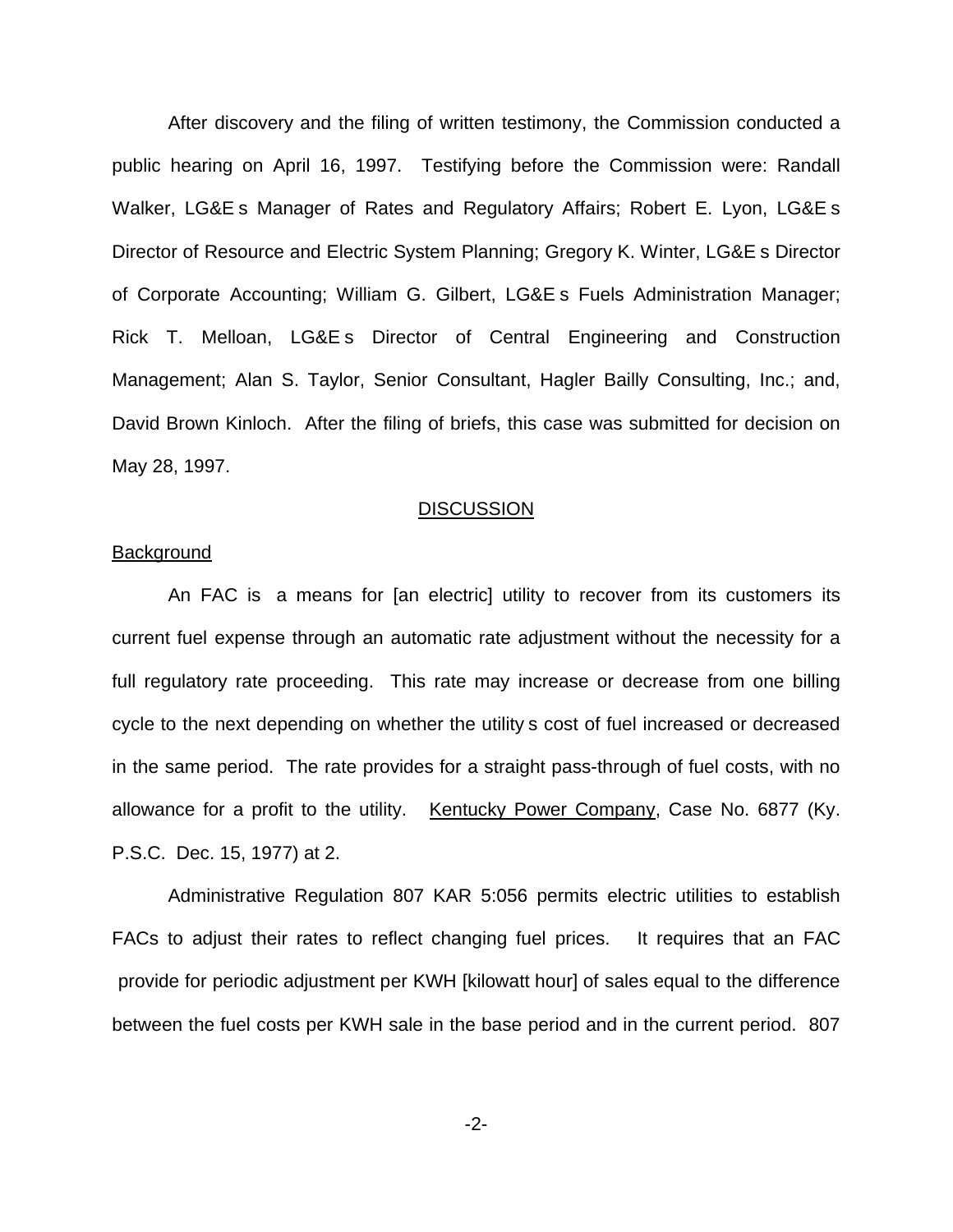KAR 5:056, Section 1(1). It establishes an adjustment factor based upon the following formula:

| <b>Adjustment</b> | <b>Monthly Fuel Costs</b> | <b>Base Fuel Costs</b> |
|-------------------|---------------------------|------------------------|
| <b>Factor</b>     | <b>Monthly Sales</b>      | <b>Base Sales</b>      |

This factor, which is also expressed in terms of cents per KWH, is multiplied by the customer s usage to determine his or her monthly FAC charge. The charge, which may be positive or negative, appears as a separate line item on the customer s bill.

Administrative Regulation 807 KAR 5:056, Section 1, provides the following formula to determine monthly and base fuel costs:

| <b>Fuel Costs</b><br>$($ \$) | <b>Fuel Consumed in Utility s Own Plants</b>      |  |
|------------------------------|---------------------------------------------------|--|
|                              |                                                   |  |
|                              | <b>Fuel Cost of Purchased Power</b>               |  |
|                              |                                                   |  |
|                              | <b>Energy Cost of Power Purchased on Economic</b> |  |
|                              | <b>Dispatch</b>                                   |  |
|                              |                                                   |  |
|                              | <b>Cost of Fuel Recovered Through Intersystem</b> |  |
|                              | <b>Sales</b>                                      |  |

Monthly and base sales are determined using the following formula:

|             | <b>Generation</b>          |  |
|-------------|----------------------------|--|
|             |                            |  |
|             | <b>Purchases</b>           |  |
| <b>Sale</b> |                            |  |
| (Kwh)       | Interchange-In             |  |
|             | $\sim$                     |  |
|             | <b>Intersystem Sales</b>   |  |
|             |                            |  |
|             | <b>Total System Losses</b> |  |

Because adjustments are automatic, the Commission performs periodic reviews of each FAC. Administrative Regulation 807 KAR 5:056, Section 1(11), requires the Commission to conduct public hearings on a utility s past fuel adjustments and to order a utility to charge off and amortize, by means of a temporary decrease of rates, any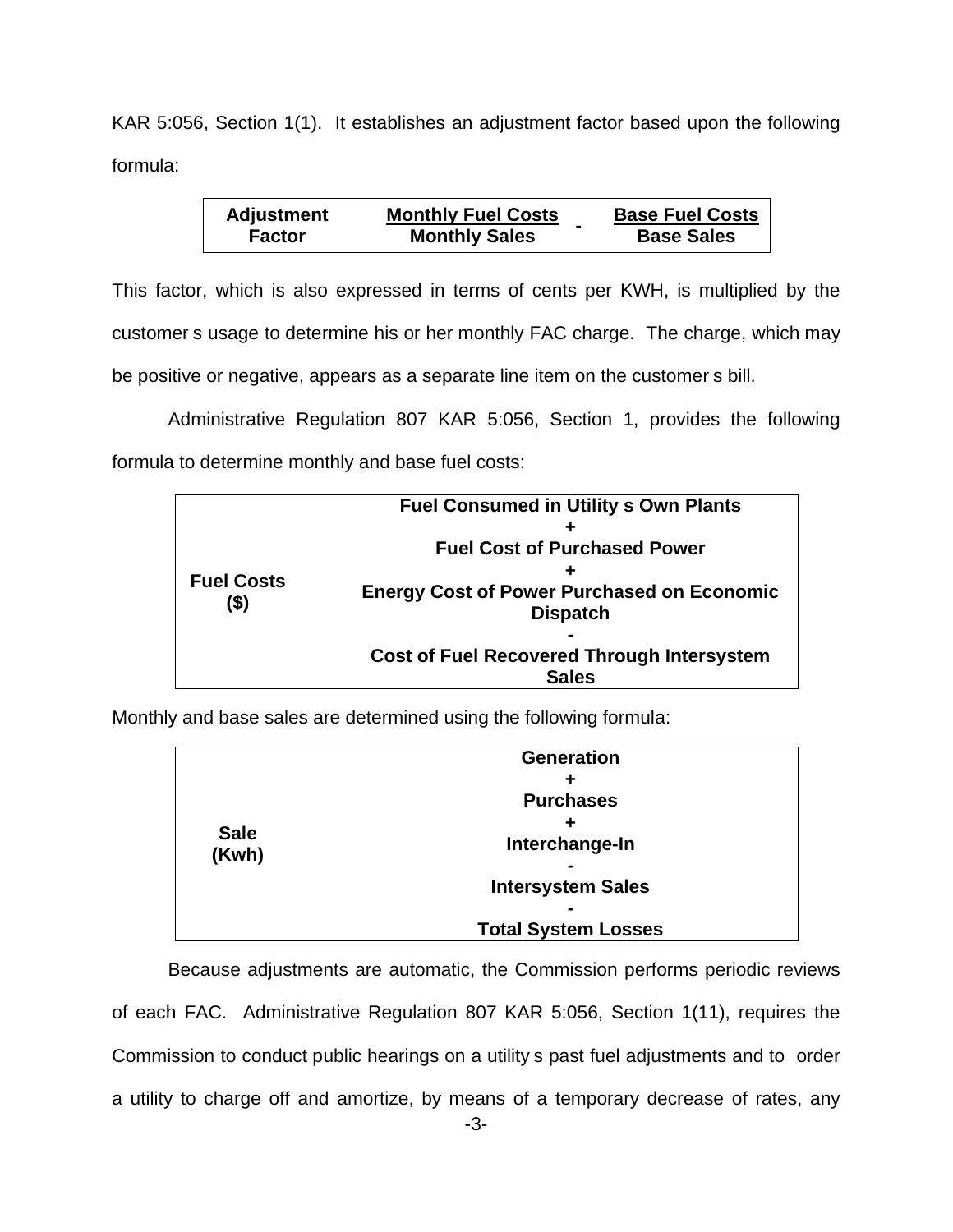adjustments it finds unjustified due to improper calculation or application of the charge or improper fuel procurement practices. Administrative Regulation 807 KAR 5:056, Section 1(12), requires the Commission to hold biennial hearings to review and evaluate the past operations of the clause, disallow improper expenses and to the extent appropriate reestablish the fuel clause . . . .

## LG&E s Methodology for Calculating Cost of Fuel Recovered Through Intersystem **Sales**

KIUC and the AG argue that LG&E during the review period incorrectly reported its cost of fuel recovered through intersystem sales. When calculating the cost of fuel recovered through intersystem sales, LG&E bases its cost of fuel on the total KWH sold. For example, if LG&E sells 100 KWH to an intersystem customer, it determines the cost of fuel recovered from that sale by calculating its cost to generate 100 KWH and subtracts this cost from total fuel costs to determine its monthly fuel cost.

KIUC and the AG argue that this methodology fails to reflect line losses incurred to make intersystem sales. Line losses are [t]he amount of power or commodity lost between the utility s generating facilities or production source and the customers premises or any two intermediate points in the utility system. Public Utilities Reports, Inc., P.U.R. Glossary for Utility Management 83 (1992). Some power, usually in the form of heat, is lost when transmitting the energy from its place of generation to the point of delivery. For example, a utility may generate 103 KW of electricity to sell 100 KW. The three additional KW represent line losses incurred when transmitting the electricity.

KIUC and the AG contend that all fuel costs related to intersystem sales must be deducted from a utility s total fuel costs. In support of their position, they refer to

-4-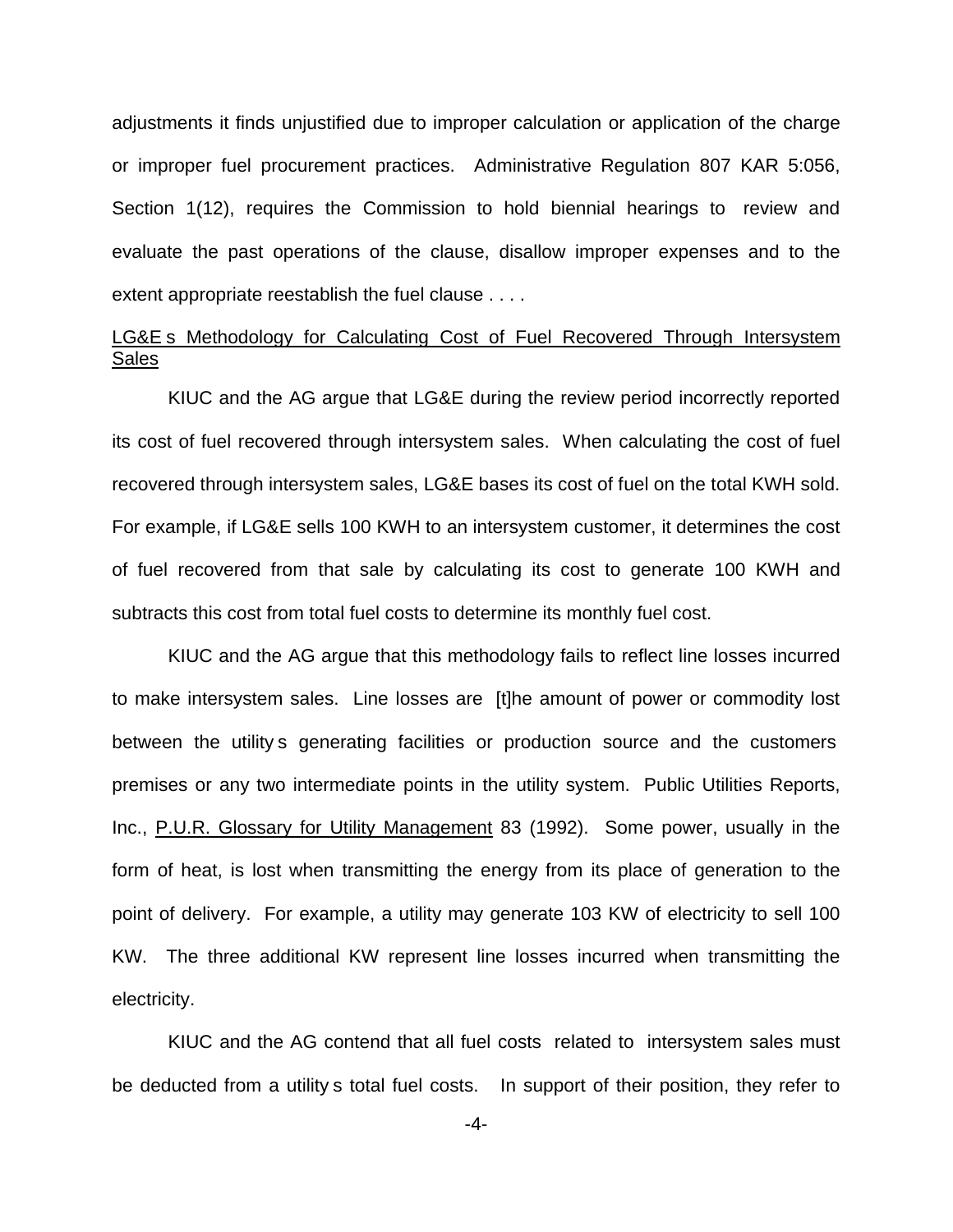Administrative Regulation 807 KAR 5:056, Section 1(3)(d), which requires the deduction of [t]he cost of fossil fuel recovered from intersystem sales including the fuel costs related to economy energy sales and other energy sold on an economic dispatch basis. KIUC and the AG further contend that the fuel costs associated with transmitting intersystem sales energy from the power plant to the point of delivery are related to intersystem sales. If the intersystem sales did not occur, they assert, then there would be no intersystem line losses.

If this interpretation is correct, then LG&E s current method overstates fuel costs and requires retail customers to pay a higher fuel charge. It has the effect of forcing retail customers to subsidize LG&E s intersystem sales. Fuel costs related to intersystem sales line loss are being allocated to and borne by LG&E s retail customers, not LG&E s intersystem customers.

KIUC further argues that LG&E s current method allows double recovery of fuel costs related to intersystem line loss. It argues that LG&E s intersystem sales are made at market-based prices that are greater than the variable cost of the sale. In addition to the fuel costs associated with each sale, KIUC contends, the variable cost of each sale includes components such as variable O&M costs, emission allowance costs, and fuel costs associated with line losses. LG&E reports these components to the Commission as Other Charges that are not considered in the calculation of the FAC charge. Because LG&E is selling power at prices that exceed its variable costs, KIUC asserts, it is already recovering the cost of fuel related to intersystem sales line loss from its offsystem customers.

-5-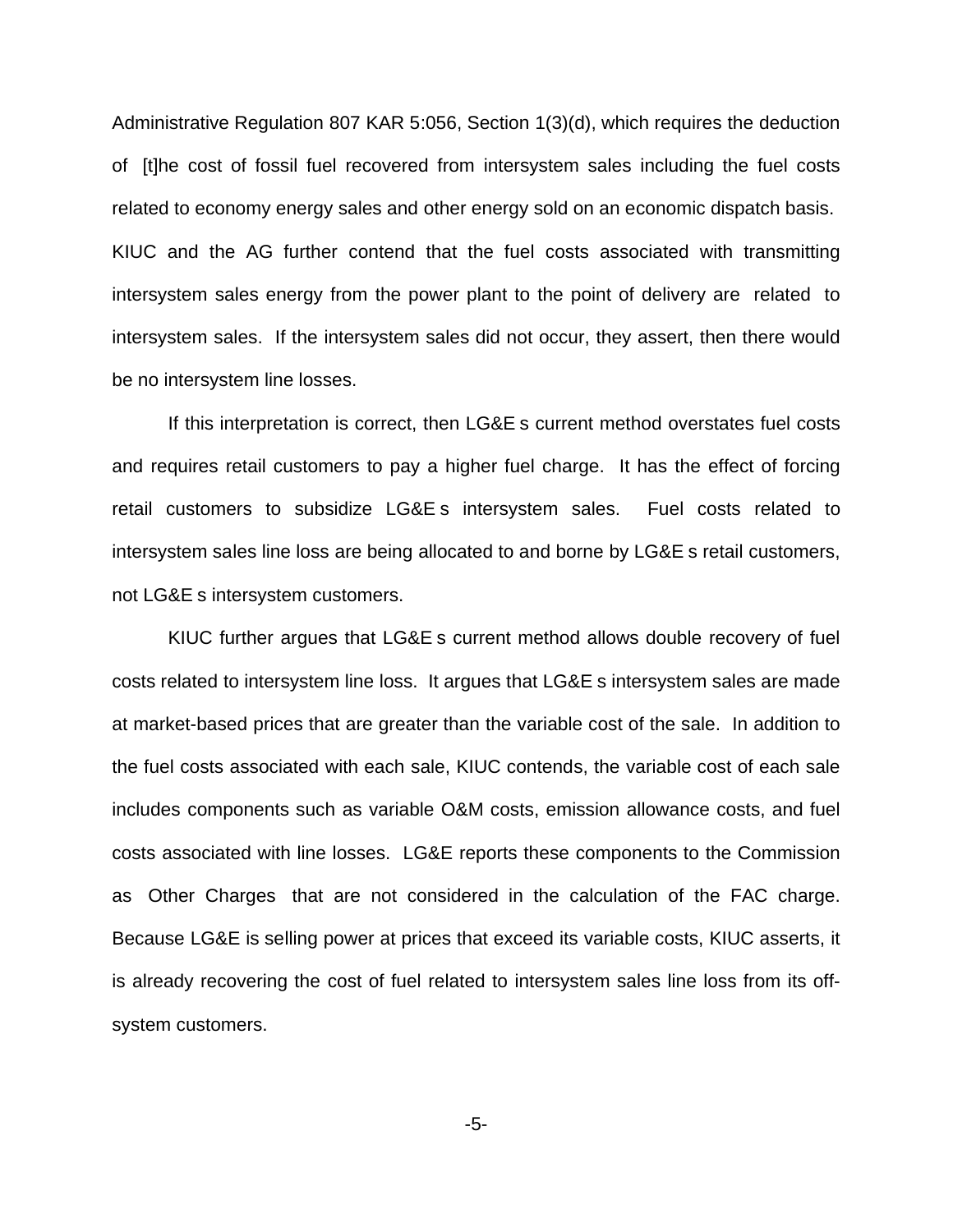As further proof of this alleged double recovery, KIUC notes that comparability provisions of Federal Energy Regulatory Commission Order 888 require LG&E to charge its own intersystem sales the same transmission costs that it charges other transmission transactions. As LG&E s transmission tariffs currently provide for a line loss factor of 3 percent, KIUC asserts, LG&E is recovering a 3 percent line loss factor from all of its intersystem sales.

LG&E responds that its methodology is supported by long standing practice. It has consistently applied this methodology since 1978 when the Commission promulgated Administrative Regulation 807 KAR 5:056. Neither the Commission nor Commission Staff has taken exception to the methodology in any formal Commission review or Commission Staff audit. LG&E contends that any change in the methodology for the current review period would be unreasonable and unfair. Finally, it contends that its FERC transmission service tariff is irrelevant to this proceeding.

In weighing the parties arguments, the Commission looks to the purpose and intent of Administrative Regulation 807 KAR 5:056. When promulgating this regulation, we stated that:

> The adjustment factor will be based on the actual cost of fossil fuel consumed **for the purpose of supplying energy to the utility s customers**. Recognition of inter-system purchases and exchanges may be provided by **exclusion of fuel costs incurred because of inter-system energy sales**, including fuel costs related to economy energy sales; by inclusion of the fuel cost of energy purchased from other systems; and where energy is purchased on an economic dispatch basis to replace the purchasers own higher generating costs, the price paid for economy energy.

Kentucky Power Company, at 17 (emphasis added). Clearly, our intent was to permit recovery only of fuel costs related to the provision of service to retail customers and to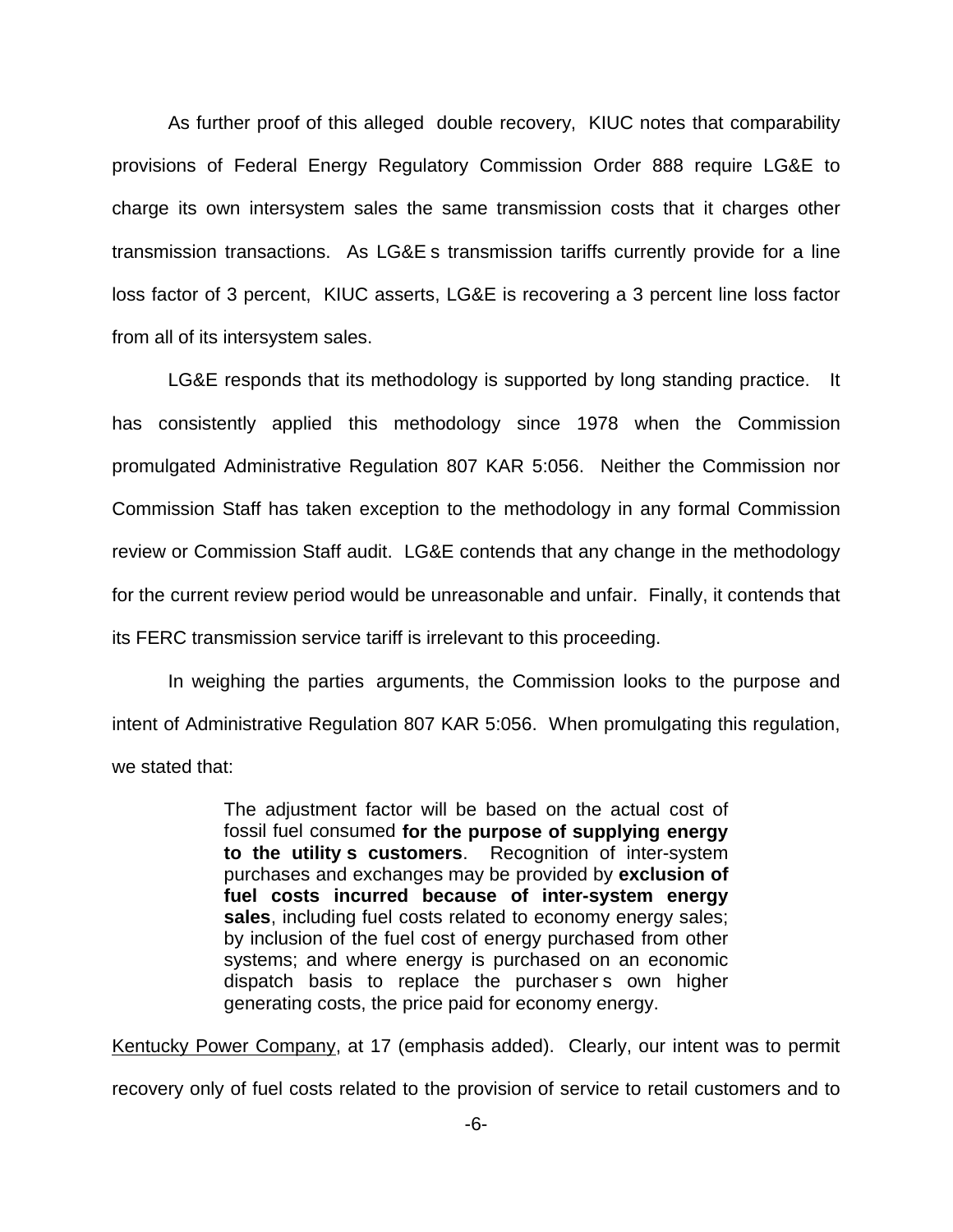ensure that utilities do not recover from their retail customers fuel costs already recovered from non-retail customers.

Re Pennsylvania Power & Light Co., 6 FERC & 61,036, 27 PUR4th 609 (Jan. 15, 1979), supports this view. In that proceeding, the FERC considered an FAC methodology that allegedly understated the cost of fuel recovered from intersystem sales. Reviewing the purpose of Order 517 the Order which established the FERC s FAC Regulation and upon which Administrative Regulation 807 KAR 5:056 is modeled,<sup>1</sup> the FERC declared:

> In Order 517, we noted that the purpose of the fuel clause is to pass on to customers the increases or decreases in the fuel costs *actually* incurred by the utility. We also stated that the purpose was to make utilities whole for increased costs associated with changes in fuel costs. Section 35.14(a)(2)(iv) of our regulations is an adjustment to the fuel clause designed to ensure that while a utility will be made whole for the increased fuel costs, it will not be permitted to recover from two separate purchasers (the wholesale customers and the intersystem customers) for the same increase in fuel costs. By requiring the utilities to deduct from the fuel clause what has already been recovered from intersystem purchasers, §35.14(a)(2)(iv) ensures that wholesale customers will not pay for fuel costs already paid by the intersystem customers.

> However, PP&L s proposed fuel clause would permit PP&L to collect from its wholesale customers a portion of the fuel costs already recovered from intersystem purchasers. . . . This is not what we intended to allow when we authorized the use of fuel clauses. While we believe that a utility should be made whole for increased costs, we do not believe that a utility should be made whole and plus some.

27 PUR4th at 613 (footnote omitted).

<sup>&</sup>lt;sup>1</sup> See Kentucky Power Company, Case No. 6877 (Ky. PSC. Dec. 15, 1977) at 11.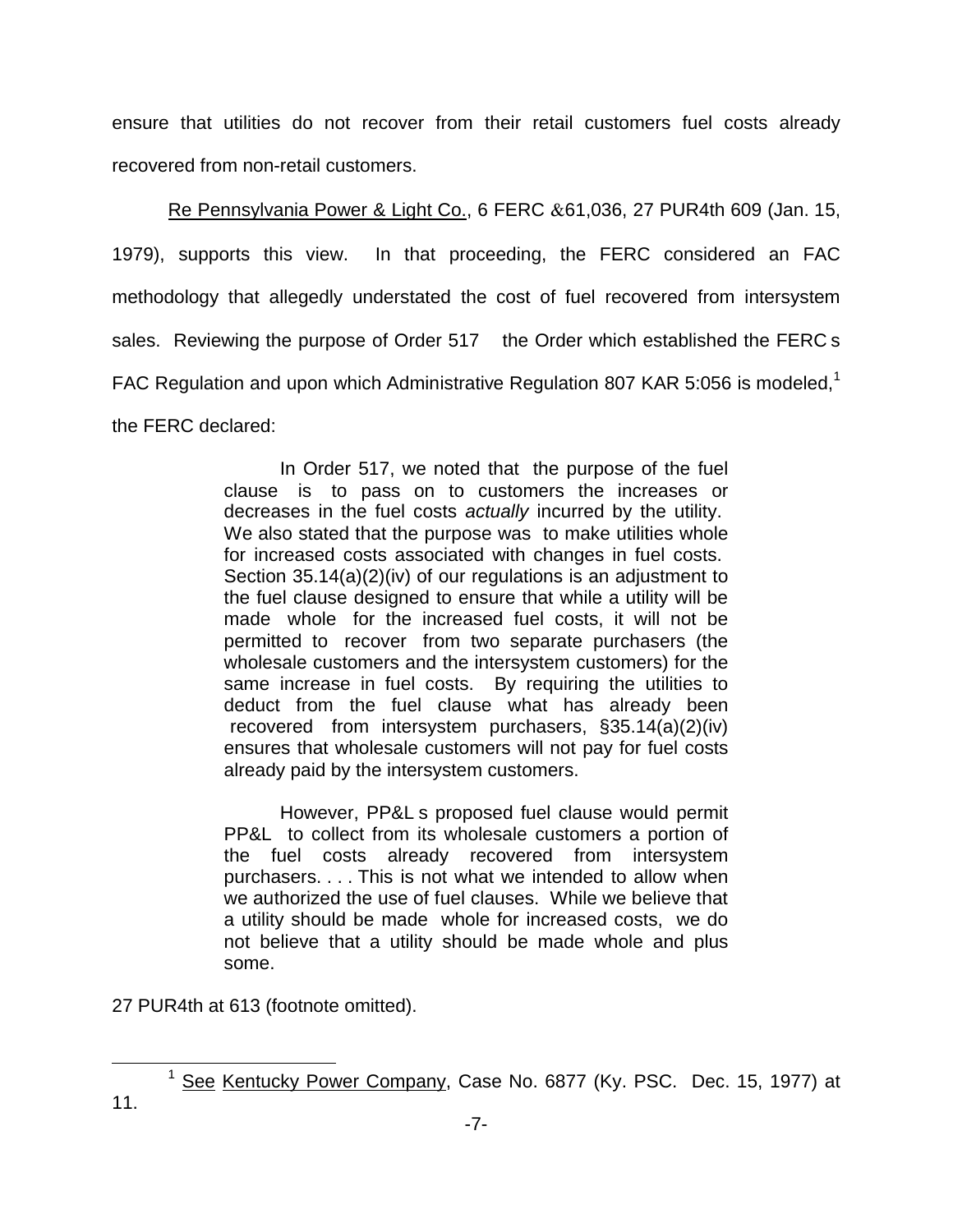As it currently calculates its fuel costs, LG&E complies with neither the intent nor the literal language of Administrative Regulation 807 KAR 5:056. By failing to include the cost of fuel associated with intersystem sales line losses in the cost of fossil fuel recovered from intersystem sales, LG&E foists upon its retail customers fossil fuel costs that are clearly related to intersystem sales and unrelated to the provision of retail service. To the extent that LG&E s charges for intersystem sales provide for recovery of such costs, LG&E s current methodology allows for double recovery of these costs.

While the Commission acknowledges that LG&E s methodology is of long standing, until this Order, we have never expressly addressed that methodology.<sup>2</sup> Moreover, during the same period in which LG&E used its methodology, two of the remaining three electric generation utilities in this state East Kentucky Power Cooperative and American Electric Power - included the cost of fuel associated with their intersystem sales line losses in the cost of fossil fuel recovered from intersystem sales. As both methodologies are mutually exclusive, our acceptance of East Kentucky Power Cooperative and American Electric Power s methodology demonstrates that the Commission had neither accepted LG&E s methodology nor its interpretation of Administrative Regulation 807 KAR 5:056.

 $2$  The Commission focused little attention on this aspect of LG&E s FAC in part because, until recently, intersystem sales constituted an insignificant portion of LG&E s operations. In 1986, for example, LG&E produced and purchased a total of 8,989,161,000 KWH of electricity. Of this amount, intersystem sales accounted for only 302,678,185 KWH, or 3.37 percent of LG&E s total sources available for sale. In 1996, LG&E produced and purchased a total of 14,735,164,911 KWH of electricity and had intersystem sales of 3,589,090,000 KWH. Intersystem sales had grown 1,086 percent and accounted for 24.36 percent of LG&E s total sources available for sale. (These figures are based upon LG&E s monthly FAC reports for 1986 and 1996.)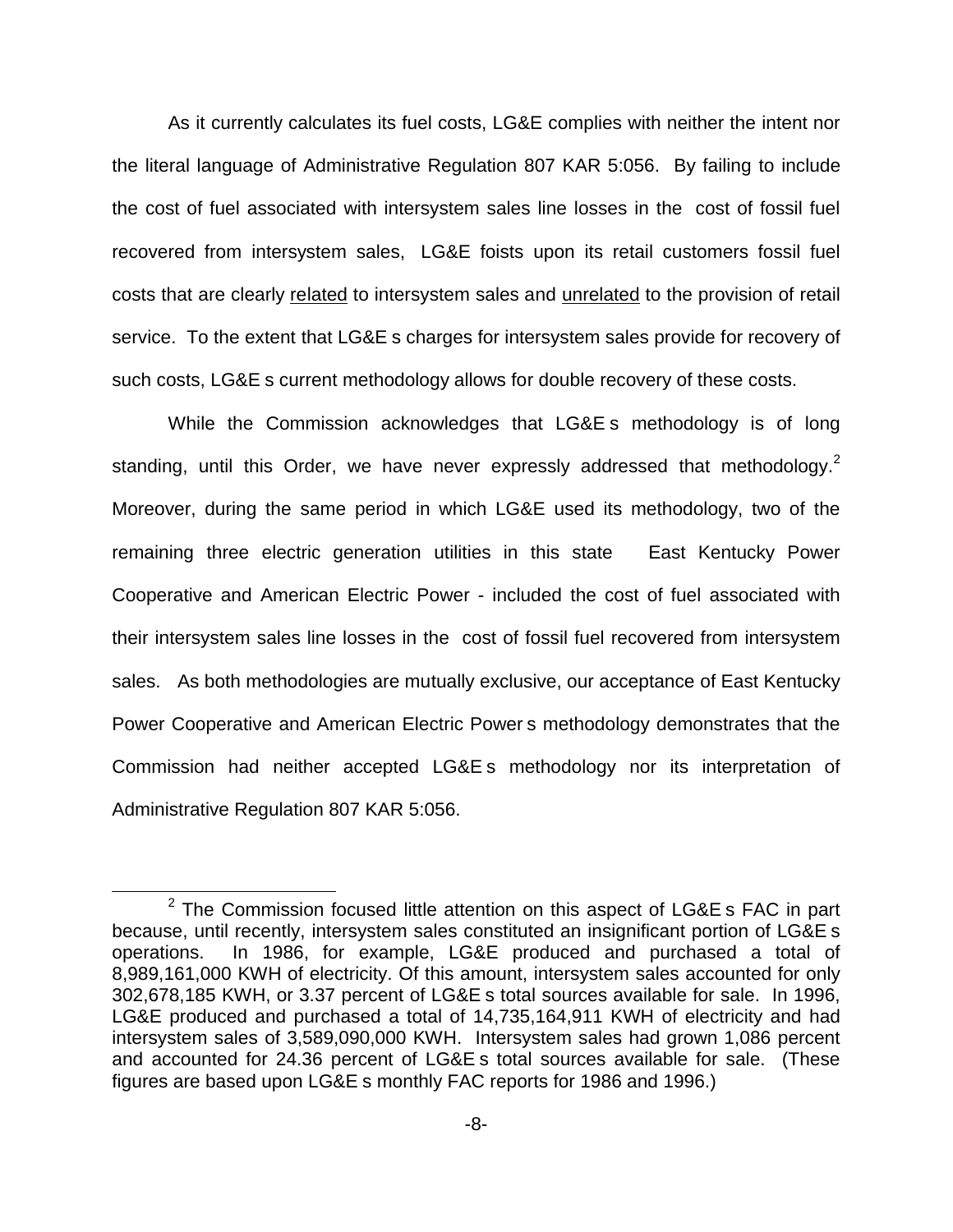In determining the cost of fossil fuel associated with intersystem sales line loss recovered from intersystem sales, the Commission has used a line loss factor of 3 percent. Insofar as this factor is set forth in LG&E s rate schedule for transmission services on file with the FERC and as LG&E uses this factor in determining the cost of its transmission services and intersystem sales, its use is appropriate to determine the actual cost of fossil fuel recovered through intersystem sales. Based upon our calculations, which are shown in the Appendix to this Order, the Commission finds that LG&E underreported its cost of fuel recovered from intersystem sales for the period under review by \$1,881,460. The Commission further finds that, upon filing its first monthly fuel adjustment after entry of this Order, LG&E should, in calculating its monthly fuel cost, reduce actual monthly fuel cost by \$1,881,460 to reflect these unreported costs.3

### Fuel Cost Roll-In Methodology

During the proceeding, LG&E requested that the Commission revise the roll-in methodology that it has historically used to adjust base period fuel cost. As the Commission finds that the current base period fuel cost requires no adjustment, LG&E s request is moot and will not be addressed.

 $3$  KIUC and the AG request interest on all amounts overcollected. Given that the issue of intersystem line losses was first raised in this proceeding and that Administrative Regulation 807 KAR 5:056 makes no specific provision for the payment of interest, the Commission denies this request.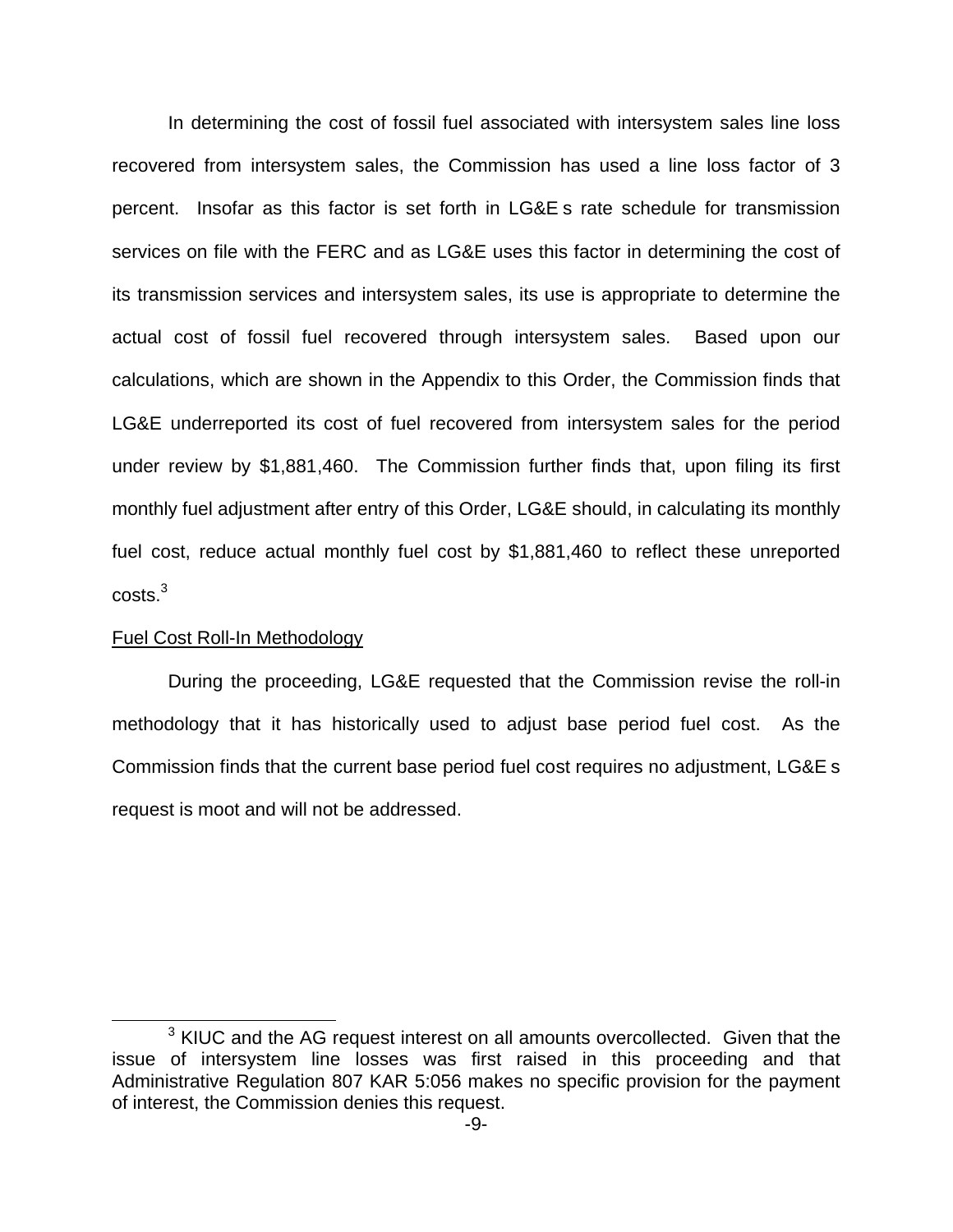### OVEC Charges

The AG asserts that LG&E s present system of accounting renders impossible any determination on the propriety of fuel charges related to energy purchases from OVEC. He contends that LG&E makes record entries of estimated OVEC charges that are trued-up in subsequent months to reflect actual purchases. When LG&E truesup these purchases, he further asserts, it may not be properly crediting its cost of fuel for any credits. The AG therefore requests that LG&E be required to amend its accounting practices to provide for clear evidence that fuel credits are made for the purposes of the fuel adjustment clause calculation where overestimates of OVEC purchases have been subsequently credited. Having reviewed the evidence of record and carefully considering LG&E s explanation of its accounting for fuel purchases from OVEC, the Commission finds no basis for the AG s concerns and denies his request.

#### **SUMMARY**

Having reviewed the evidence of record and being otherwise sufficiently advised, the Commission HEREBY ORDERS that:

1. Upon filing its first monthly fuel adjustment after entry of this Order, LG&E shall, in calculating its monthly fuel cost, reduce actual monthly fuel cost by \$1,881,460 to reflect unreported fossil fuel costs recovered through intersystem sales during the review period.

2. In all monthly fuel adjustments filed after the entry of this Order, LG&E shall include in its calculation of cost of fuel recovered from intersystem sales the cost of fuel associated with line losses which it incurred to make intersystem sales.

-10-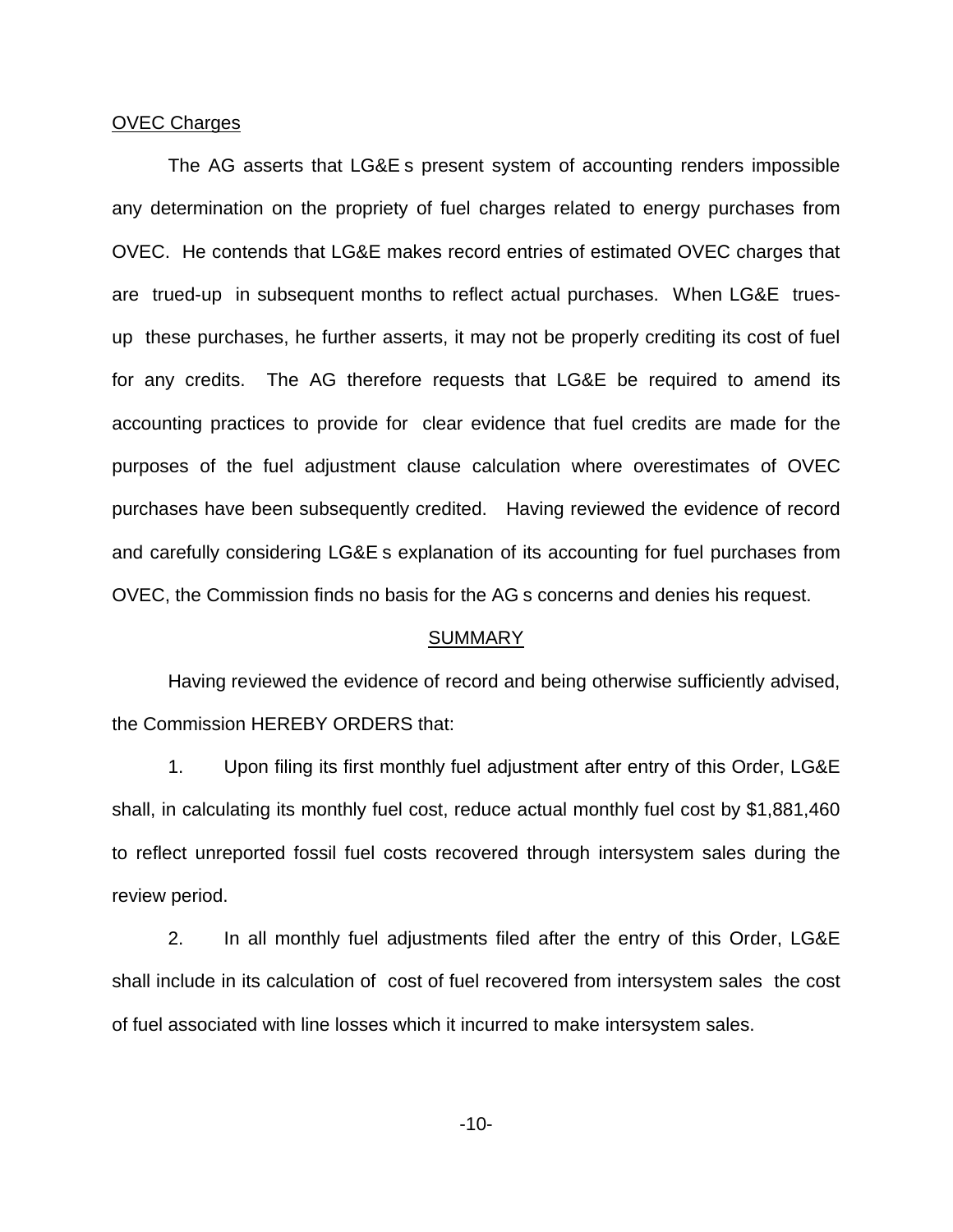3. The test month of January 1995 shall be used as LG&E's base period for this review.

4. LG&E's proposed base period fuel cost of 12.57 mills per KWH is retained.

5. This case is closed and shall be removed from the Commission s docket.

Done at Frankfort, Kentucky, this 9<sup>th</sup> day of February, 1999.

By the Commission

ATTEST:

Executive Director

\_\_\_\_\_\_\_\_\_\_\_\_\_\_\_\_\_\_\_\_